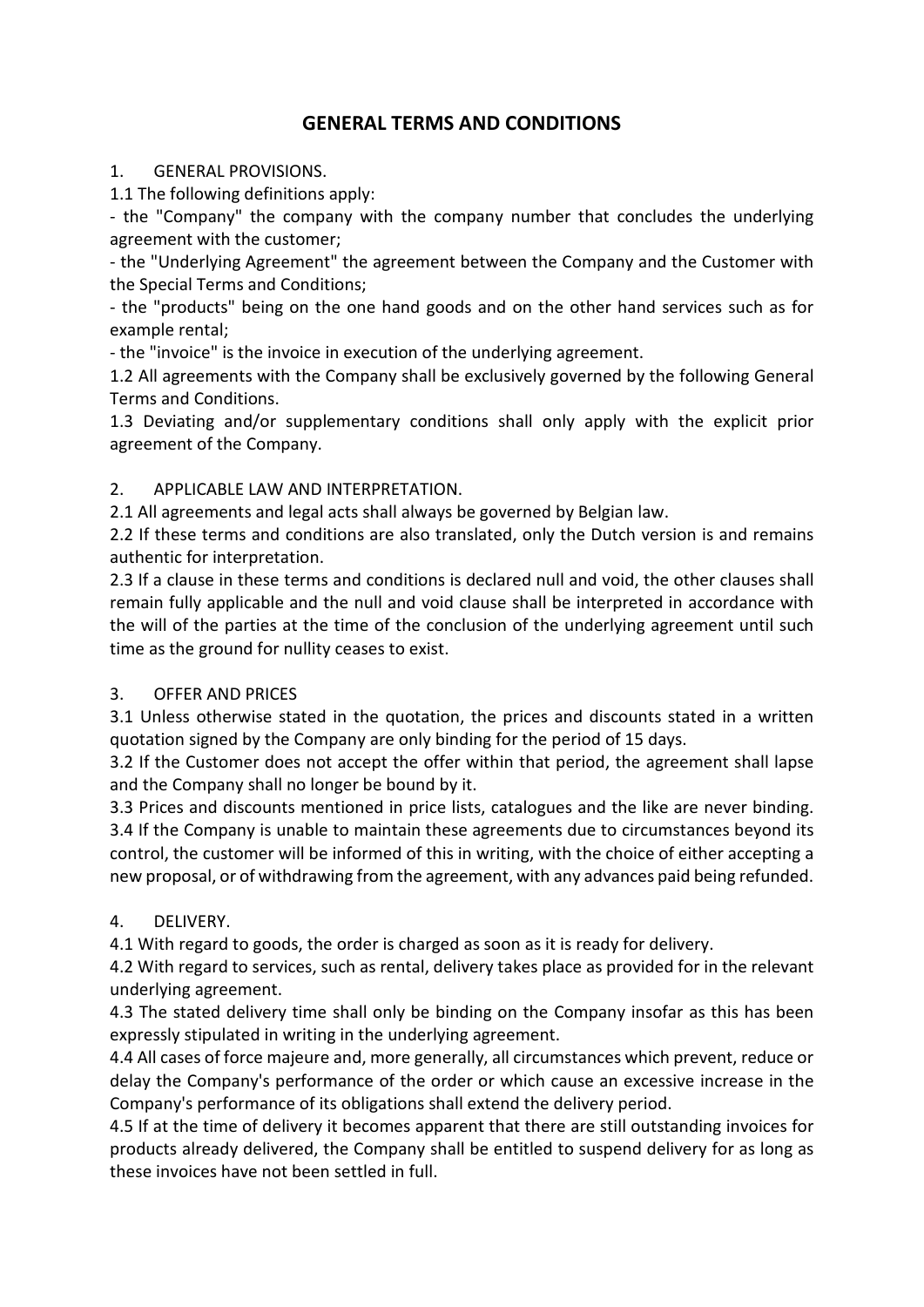## 5. DELIVERY.

5.1 Unless otherwise stipulated in the underlying agreement, in the event of a unilateral cancellation of this agreement by the customer, a compensation amounting to 25% of the agreed principal sum shall be payable to the Company upon full performance of the underlying agreement. This without prejudice to increasing this amount if the actual damage suffered by the Company is higher.

5.2 Any advance payments already made shall only be repaid to the customer by the Company to the extent that they exceed this compensation and the damage has been finally decided.

### 6. RISK AND INSURANCE.

6.1 Goods are always transported at the customer's risk and responsibility, even in the case of carriage paid,

6.2 With regard to services, the risk and responsibility for the goods underlying these services is transferred to the customer as soon as these goods are made available by the Company, unless otherwise stipulated in the underlying agreement.

6.3 The Customer shall insure the goods supplied or made available by the Company against the risk of loss and damage from whatever cause.

## 7. COMPLAINTS AND DEFECTS.

7.1 The products taken from our Company or delivered to the client by us must be checked immediately by the client or his representative. The delivery or the repair and the acceptance without reservation by the client or his representative releases our company from the liability for visible defects.

7.2 Any complaints about invisible defects or non-conforming deliveries must reach the Company's address within the legal deadline, under penalty of nullity, and exclusively by registered letter. If no statutory period has been specified, this period shall be deemed to be 8 days.

7.3 The Company shall not be liable for any hidden defects or non-conforming deliveries in respect of products supplied to customers in the same sector as the Company.

7.4 The goods are delivered under the legal guarantee but where this is not the case the above provisions apply between the Company and the Customer.

7.5 Any complaints shall not release the Customer from its payment obligation under the underlying agreement.

### 8. PAYMENT.

8.1 The amounts due to the Company are always payable at the address of the Company's business units.

8.2 Unless otherwise stipulated in the underlying agreement, if an invoice is not paid in full on its due date, late-payment interest at the statutory rate for commercial transactions shall be payable, ipso jure and without the need for notice of default, from the due date, and a lumpsum penalty of 10% of the principal amount outstanding shall be payable.

8.3 In case of non-commercial transactions, late-payment interest at the legal interest rate plus five percentage points shall be payable from the date of default, on the one hand, and damages to cover all extrajudicial collection costs, on the other.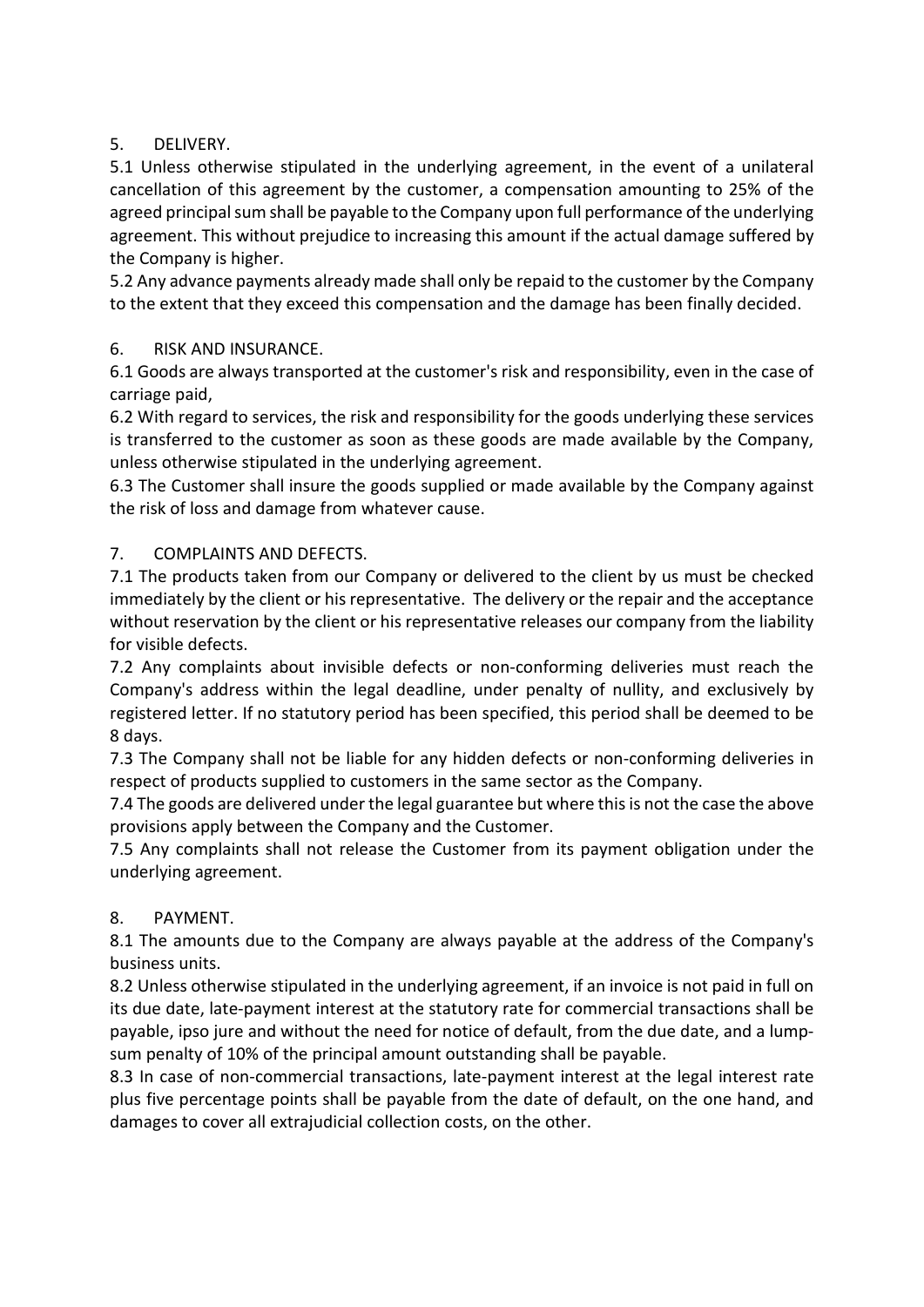8.4 The aforementioned compensation amounts to a minimum of EUR 50.00 and a maximum of EUR 2,500.00. This arrangement shall also apply with respect to the Company for any amounts that may have to be repaid to the Customer.

## 9. RETENTION OF TITLE.

9.1 Goods remain the property of the Company as long as they have not been paid for in full. The customer shall be obliged to return the goods not yet paid for in full at the Company's first request, unless this is no longer practically possible. In case of return, the Company shall repay, within 14 days of receipt of the goods, the amount already paid by the Customer in excess of the residual value of the goods, whereby the residual value shall be estimated at a minimum of 20% of the principal sum of the contract.

9.2 With regard to services, the goods provided in execution of these services always remain the property of the Company and the client has no more than a right of use.

9.3 The goods that are the property of the Company cannot be encumbered or transferred to third parties by the client.

## 10. COLLECTABILITY OF DEBTS.

Failure to pay an invoice in full on its due date shall automatically render all claims against the same customer payable on demand and entitle the Company, at its option, to suspend the execution of the current agreement(s) in whole or in part, to request their judicial dissolution or to consider them null and void. This is subject to prior notice of default and without the Company owing any compensation to the customer.

### 11. NO RENEWAL OF DEBT.

The acceptance of bills of exchange or other payment documents shall never be considered a renewal of debt.

### 12. INSOLVENCY AND DEATH.

12.1 If the Customer is a natural person, the Company shall, in the event of the Customer's death, be entitled at its option either to terminate the underlying agreement or to claim compulsory performance from the heirs.

12.2 If the Customer is admitted or falls under insolvency law, the Company shall have the right, at its option, either to terminate the underlying agreement or to demand further compulsory performance from the insolvency practitioners appointed by the Corporate Court. 12.3 The Company shall notify its choice within 15 days of learning of the Customer's death or insolvency by registered letter to the heirs or designated insolvency practitioners.

12.4 In the event of a choice to terminate the underlying agreement, the goods that are the property of the Company must be returned to the Company by respectively the heirs or the designated insolvency practitioners within the period and according to the modalities mentioned in the aforementioned registered letter from the Company.

12.5 In the event of a choice for continuation of the underlying agreement, the heirs or the designated insolvency practitioners, respectively, shall comply with the terms of the underlying agreement.

## 14. TRANSFER

14.1 Unless otherwise stipulated in the underlying agreement, the customer is prohibited from transferring the underlying agreement to third parties.